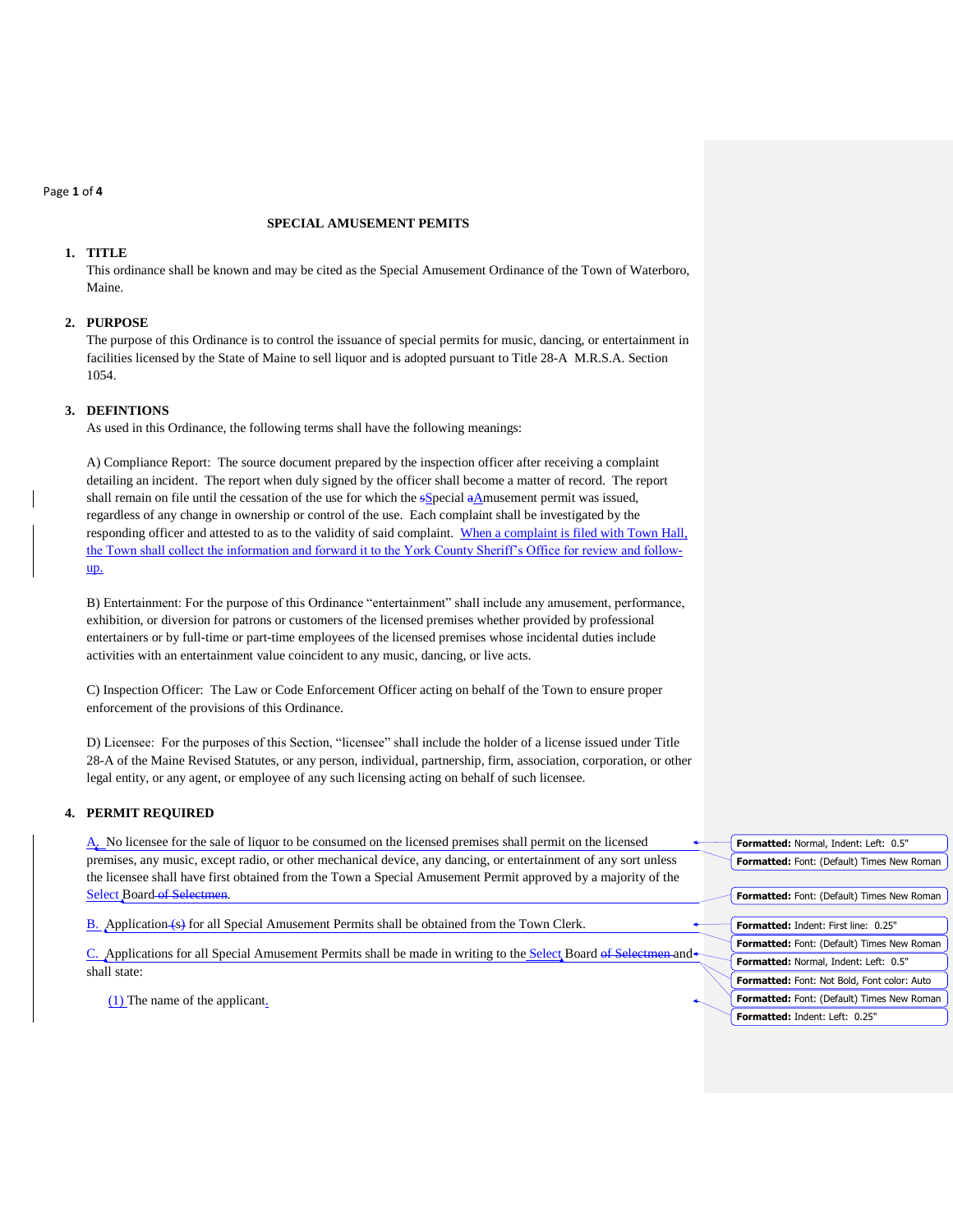#### Page **2** of **4**

- (2) Applicant's resident address.
- (3) Name of the business to be conducted.
- (4) Business address.
- (5) Nature of the business.
- (6) Location of the business.
- (7) Address to be used.
- (8) All places of residence of the applicant during the past five years.
- (9) Hours during which the business shall be in operation.
- (10) Whether the applicant has ever had a license to conduct business therein described either denied or revoked and, if so, the applicant shall describe those circumstances specifically.
- (11) Whether the applicant, including all partners or corporate officers, has ever been convicted of a felony and, if so, the applicant shall describe specifically those circumstances.
- (12) Any additional information as may be needed by the Select Board of Selectmen in issuing the permit including, but not limited to, a copy of the applicant's liquor license and expiration date.
- D. No permit shall be issued for anything, or act, or premises, if the premises or buildings to be used for such purposes do not fully comply with this Ordinance, or any applicable ordinances, articles, by-laws, or rules or regulations of the Town and the laws of the State of Maine.
- E. The fee for a Special Amusement Permit shall be \$50.00 (plus advertising costs).
- F. The Select Board of Selectmen shall, prior to granting a permit and after reasonable notice to the public and the applicant, hold a public hearing within 30 days of the date when the request was received, at which the testimony of the applicant and that of any interested members of the public shall be taken. If the application is for a renewal of a Special Amusement Permit, then no public hearing shall be required unless there have been violations of the permit or complaints have been received by the Town about the operation of the business.
- G. A permit shall be valid only for the license year of the applicant's existing liquor license.
- H. Any licensee requesting a Special Amusement Permit from the Select Board of Selectmen shall be notified in writing of the Board's decision no later than sixty (60) days from the date the request was received. In the event that a licensee is denied a permit, the licensee shall be provided with the reasons for the denial in writing. The licensee may not reapply for a permit until thirty (30) days after an application for a permit has been denied. Any licensee who has requested a permit and has been denied may, within thirty (30) days of the denial, appeal the decision to the Zoning Board of Appeals.

#### **5. INSPECTIONS**

- Whenever inspections of the premises used for or in connection with the operation of a licensed business which has obtained a Special Amusement Permit are provided for or required by Ordinance or State Law, or are reasonably necessary to secure compliance with any Ordinance provision or State Law, it shall be the duty of the licensee, or the person in charge of the premises to be inspected, to admit any officer, official, or employee of the Town authorized to make inspection at any reasonable time that admission is required.
- The Select Board of Selectmen shall require an initial inspection of the premises and licensee for overall ability to comply with the provisions of this Ordinance. Thereafter, at least one inspection annually shall take place. The Inspection Officer shall record the findings by completing a Compliance Report. In addition to any other penalty

**Formatted:** Space After: 0 pt

**Formatted:** Space After: 0 pt

**Formatted:** Space After: 0 pt

**Formatted:** Space After: 0 pt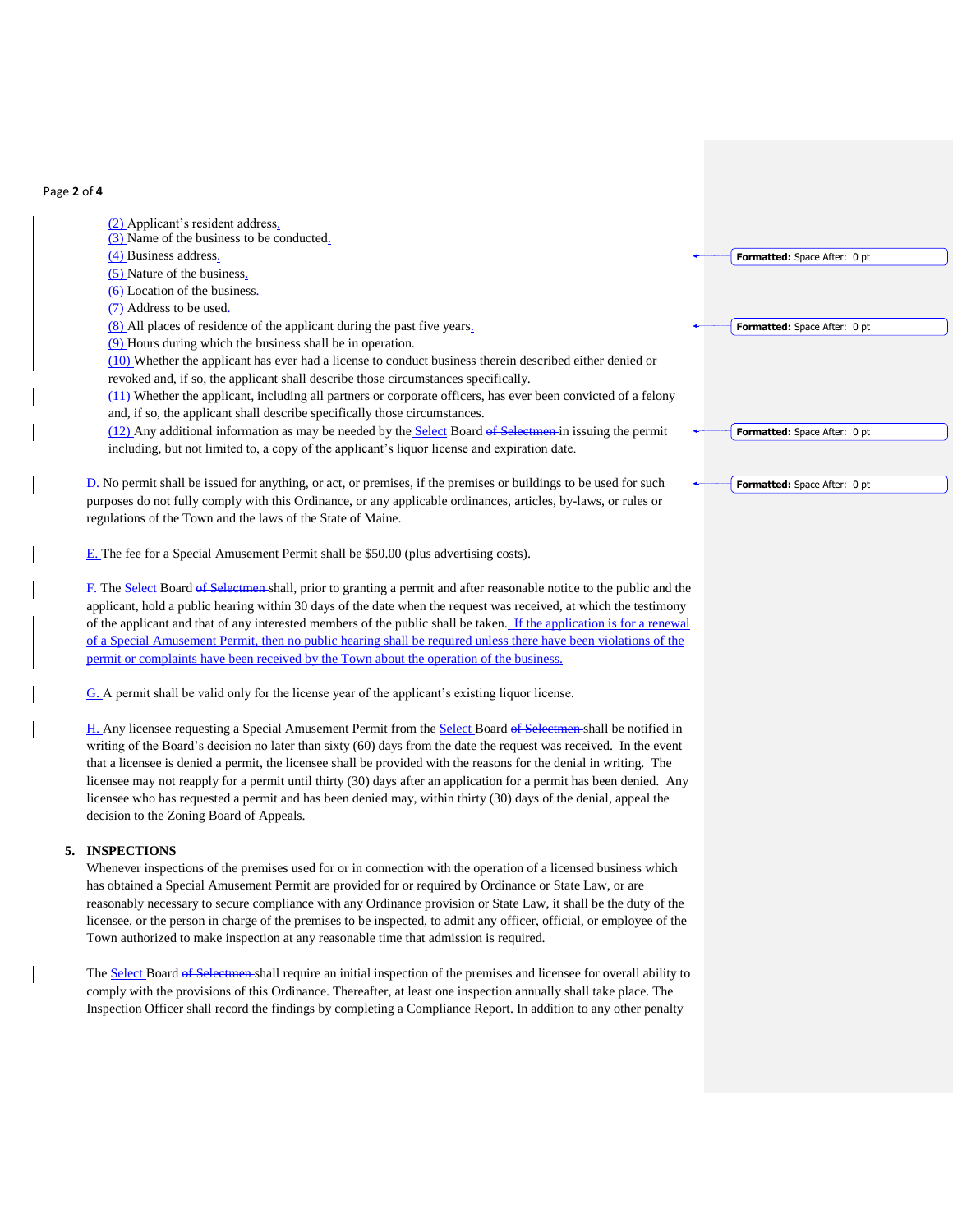#### Page **3** of **4**

which may be provided, the Select Board of Selectmen may revoke the Special Amusement Permit of any licensee in the Town who refuses to permit any such officer, official or employee of the Town to make an inspection, or who interferes with such officer, official or employee while in the performance of his duties; provided, that no Special Amusement Permit shall be revoked unless written demand for the inspection is made upon the licensee or person in charge of the premises, at the time that the inspection is sought.

### **6. SUSPENSION OR REVOCATION OF A PERMIT**

The Select Board of Selectmen may, after a public hearing preceded by public notice to interested parties, suspend or revoke any Special Amusement Permits which have been issued under this Ordinance on the grounds that the music, dancing or entertainment so permitted constitutes a nuisance as set forth in Section 7 of this Ordinance or violates this Ordinance or any other Town ordinances, articles, by-laws or rules and regulations. Any licensee whose permit has been revoked or suspended, may, within thirty (30) days of the suspension or revocation, appeal the decision to the Zoning Board of Appeals.

# **7. NUISANCE**

The licensee or his authorized representative shall not permit the use of the premises to result in any continued, excessive, or unreasonably loud noise, or any noise which either annoys, disturbs, injures or endangers the comfort, repose, health or safety of individuals; or which results in disturbing the peace and tranquility of the neighborhood.

# **8. ADMISSION**

A licensed hotel, Class A restaurant, Class A tavern or restaurant malt liquor licensee who has been issued a Special Amusement Permit may charge admission in designated areas approved by the Special Amusement Permit.

# **9. SEPARABILITY**

The invalidity of any provision of this Ordinance shall not invalidate any other part.